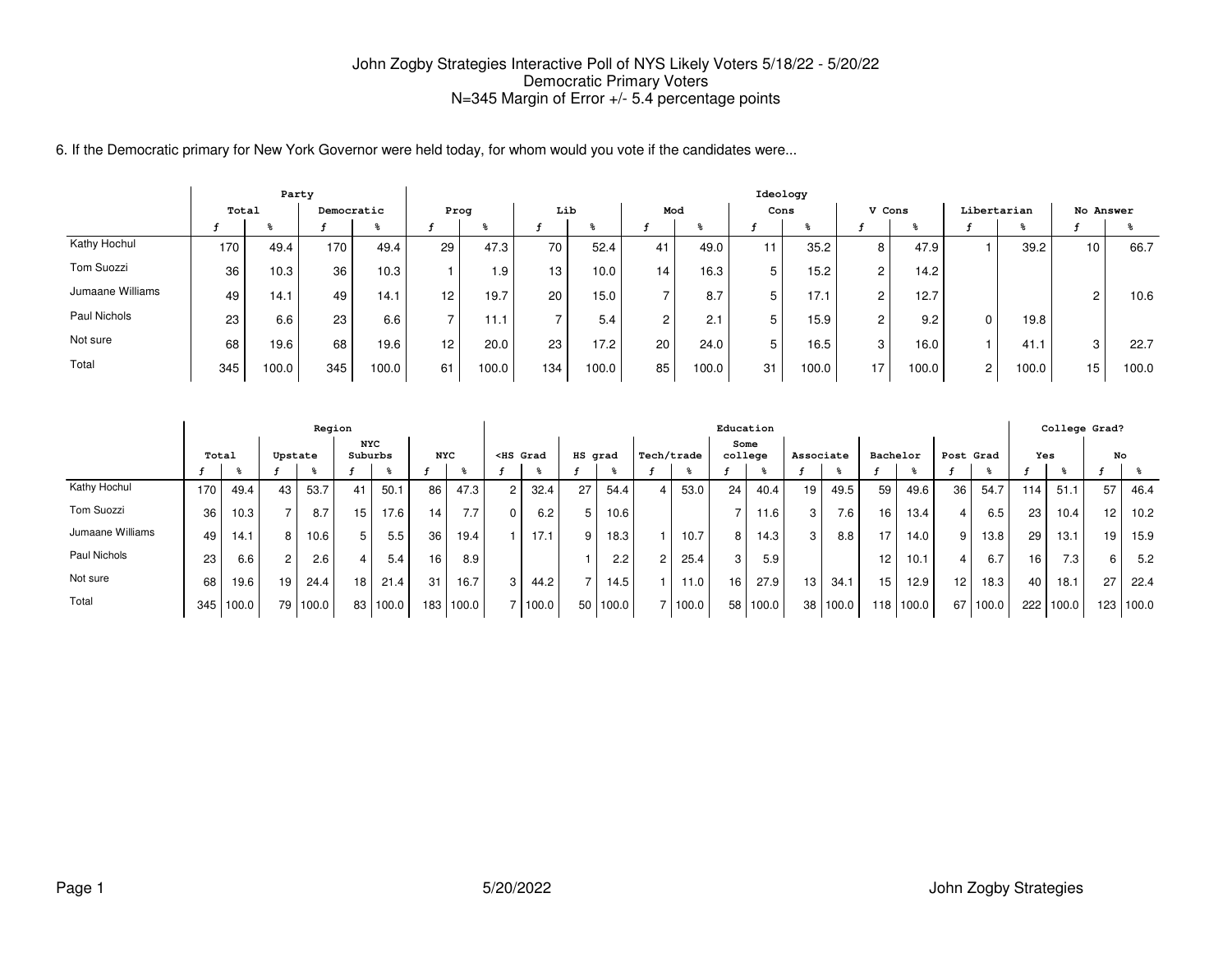6. If the Democratic primary for New York Governor were held today, for whom would you vote if the candidates were...

|                  |       |       |                  |                  | Age Group        |       |    |           |                  |       |                 |       |          |       | Income    |       |                 |            |          |                   |      |       | Gender |       |   |           |
|------------------|-------|-------|------------------|------------------|------------------|-------|----|-----------|------------------|-------|-----------------|-------|----------|-------|-----------|-------|-----------------|------------|----------|-------------------|------|-------|--------|-------|---|-----------|
|                  | Total |       | $18 - 29$        |                  | $30 - 49$        |       |    | $50 - 64$ | $65+$            |       | $<$ \$35 $K$    |       | \$35-75K |       | \$75-100K |       | \$100-150K      |            | $$150K+$ |                   | Male |       | Female |       |   | Other     |
|                  |       |       |                  |                  |                  |       |    |           |                  |       |                 |       |          |       |           |       |                 |            |          |                   |      |       |        |       |   |           |
| Kathy Hochul     | 170.  | 49.4  | 32 <sub>1</sub>  | 47.3             | 65               | 49.4  | 44 | 48.7      | 29               | 53.4  | 44              | 54.0  | 50       | 49.8  | 27        | 45.3  | 20 <sub>1</sub> | 44.0       | 19       | 51.1              | 88   | 48.6  | 82     | 51.0  |   | 18.9      |
| Tom Suozzi       | 36    | 10.3  | 3                | 4.9              | 8                | 6.2   | 12 | 13.5      | 12 <sup>12</sup> | 21.6  | $\overline{2}$  | 2.7   | 14       | 14.0  |           | 12.5  | 3               | 6.0        | 5        | 13.3 <sub>1</sub> | 26   | 14.4  | 9      | 5.9   |   |           |
| Jumaane Williams | 49    | 14.1  | 5                | 7.9 <sub>1</sub> | 25               | 19.2  | 13 | 14.3      |                  | 8.8   | 12.             | 14.8  | 15       | 15.2  |           | 9.2   | 9               | 18.8       | 6        | 16.8              | 34   | 18.5  | 15     | 9.3   |   |           |
| Paul Nichols     | 23    | 6.6   | 10 <sup>10</sup> | 15.4             | 12               | 9.3   |    |           |                  |       |                 | 6.3   | 3        | 3.2   |           | 12.6  | 4               | 7.9        | 3        | 8.7               | 12   | 6.6   |        | 6.7   |   |           |
| Not sure         | 68    | 19.6  | 17               | 24.6             | 21               | 15.9  | 21 | 23.5      | Q                | 16.2  | 18 <sup>1</sup> | 22.2  | 18       | 17.8  | 12        | 20.4  | 11              | 23.4       | 4        | 10.1              | 21   | 11.8  | 44     | 27.1  | 3 | 81.1      |
| Total            | 345   | 100.0 | 67               | 100.0            | 133 <sub>1</sub> | 100.0 | 90 | 100.0     | 55               | 100.0 | 82              | 100.0 | 101      | 100.0 | 59        | 100.0 |                 | 46   100.0 | 37       | 100.0             | 181  | 100.0 | 161    | 100.0 |   | 3   100.0 |

|                  |       |       |                 |       |                 | Age GroupB |           |       |           |          |       |       |                 |                  |          |          | Race            |       |    |          |       |       |       |                  | Race Group B |       |
|------------------|-------|-------|-----------------|-------|-----------------|------------|-----------|-------|-----------|----------|-------|-------|-----------------|------------------|----------|----------|-----------------|-------|----|----------|-------|-------|-------|------------------|--------------|-------|
|                  | Total |       | $18 - 24$       |       | $25 - 34$       |            | $35 - 54$ |       | $55 - 69$ |          | $70+$ |       | White           |                  | Hispanic |          | <b>Black</b>    |       |    | Asian    | Other |       | White |                  | Not white    |       |
|                  |       |       |                 |       |                 |            |           |       |           |          |       |       |                 |                  |          |          |                 |       |    |          |       |       |       |                  |              |       |
| Kathy Hochul     | 170   | 49.4  | 21              | 52.1  | 23              | 40.6       | 68        | 50.2  | 35        | 47.0     | 23    | 62.0  | 99              | 57.1             | 27       | 45.5     | 22 <sub>1</sub> | 32.6  | 18 | 52.1     | 4     | 55.5  | 99    | 57.1             | 71           | 42.2  |
| Tom Suozzi       | 36    | 10.3  |                 | 2.3   | 3               | 6.0        | 11        | 7.9   | 15        | 20.0     | 6     | 15.2  | 20              | 11.4             |          | 6.8      | 3               | 4.8   | 9  | 24.7     |       |       | 20    | 11.4             | 16           | 9.5   |
| Jumaane Williams | 49    | 14.1  |                 | 5.4   | 9               | 15.9       | 25        | 18.6  | 8         | 11.3     |       | 9.9   | 13 <sub>1</sub> | 7.5 <sub>1</sub> | 14       | 24.5     | 20              | 30.5  |    |          |       |       | 13    | 7.5 <sub>1</sub> | 35           | 20.6  |
| Paul Nichols     | 23    | 6.6   |                 | 16.8  | 11              | 18.7       | 5         | 3.9   |           |          |       |       | 9               | 5.1              | 3        | 5.8      | 5               | 7.2   |    | 3.3      | 3     | 44.5  | 9     | 5.1              | 13.          | 7.7   |
| Not sure         | 68    | 19.6  | 10 <sub>1</sub> | 23.4  | 11              | 18.9       | 26        | 19.4  | 16        | 21.8     |       | 13.0  | 33              | 18.9             | 10       | 17.4     | 17              | 24.9  |    | 19.8     |       |       | 33    | 18.9             | 34           | 20.1  |
| Total            | 345   | 100.0 | 41              | 100.0 | 57 <sub>1</sub> | 100.0      | 136       | 100.0 |           | 75 100.0 | 37    | 100.0 |                 | 173 100.0        |          | 58 100.0 | 66 I            | 100.0 |    | 35 100.0 | 8     | 100.0 | 173   | 100.0            | 168          | 100.0 |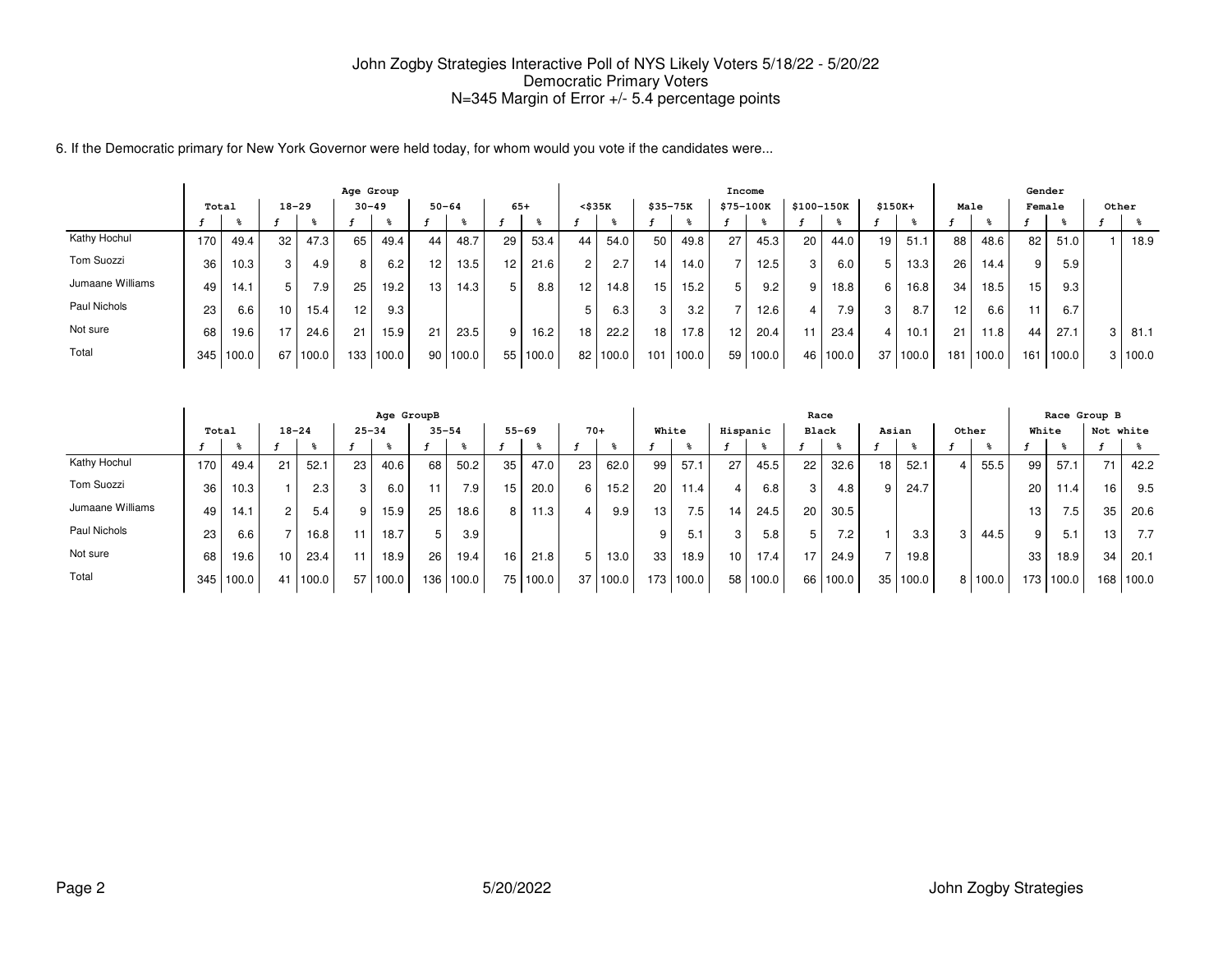### 7. Who would you say you're leaning towards?

|                  |       | Party |            |       |                 |                   |     |       |     |       |                      | Ideology |                |       |             |       |                |       |
|------------------|-------|-------|------------|-------|-----------------|-------------------|-----|-------|-----|-------|----------------------|----------|----------------|-------|-------------|-------|----------------|-------|
|                  | Total |       | Democratic |       | Prog            |                   | Lib |       | Mod |       |                      | Cons     | V Cons         |       | Libertarian |       | No Answer      |       |
|                  |       |       |            |       |                 |                   |     |       |     |       |                      |          |                |       |             |       |                |       |
| Kathy Hochul     | 17    | 25.   | 17         | 25.1  | 3               | 24.3              | 6   | 26.9  | 3   | 15.3  | 3                    | 57.0     | 2 <sub>1</sub> | 65.1  |             |       |                |       |
| Tom Suozzi       |       | 9.9   |            | 9.9   |                 |                   | 3   | 11.0  | 3   | 13.4  | 0                    | 9.5      |                | 34.9  |             |       |                |       |
| Jumaane Williams | 9     | 13.4  | 9          | 13.4  |                 | 10.5 <sub>1</sub> | 3   | 13.0  | 3   | 17.0  |                      |          |                |       |             |       |                | 39.4  |
| Paul Nichols     |       | 2.8   | 2          | 2.8   |                 |                   |     | 4.6   |     | 3.9   |                      |          |                |       |             |       |                |       |
| Not sure         | 33    | 48.9  | 33         | 48.9  | 8               | 65.2              | 10  | 44.5  | 10  | 50.3  | $\mathbf{2}^{\circ}$ | 33.5     |                |       |             | 100.0 | $\overline{2}$ | 60.6  |
| Total            | 68    | 100.0 | 68         | 100.0 | 12 <sub>1</sub> | 100.0             | 23  | 100.0 | 20  | 100.0 | 5                    | 100.0    | 3              | 100.0 |             | 100.0 | 3              | 100.0 |

|                  |       |       |         | Region   |                       |       |            |       |                |                                                                                                                                                                                                                                        |         |       |            | Education       |          |           |          |                      |       |                |       |            |       | College Grad? |       |
|------------------|-------|-------|---------|----------|-----------------------|-------|------------|-------|----------------|----------------------------------------------------------------------------------------------------------------------------------------------------------------------------------------------------------------------------------------|---------|-------|------------|-----------------|----------|-----------|----------|----------------------|-------|----------------|-------|------------|-------|---------------|-------|
|                  | Total |       | Upstate |          | <b>NYC</b><br>Suburbs |       | <b>NYC</b> |       |                | <hs grad<="" th=""><th>HS grad</th><th></th><th>Tech/trade</th><th>Some<br/>college</th><th></th><th>Associate</th><th></th><th>Bachelor</th><th></th><th>Post Grad</th><th></th><th><b>Yes</b></th><th></th><th></th><th>No</th></hs> | HS grad |       | Tech/trade | Some<br>college |          | Associate |          | Bachelor             |       | Post Grad      |       | <b>Yes</b> |       |               | No    |
|                  |       |       |         |          |                       |       |            |       |                |                                                                                                                                                                                                                                        |         |       |            |                 |          |           |          |                      |       |                |       |            |       |               |       |
| Kathy Hochul     | 17    | 25.1  |         | 24.0     | 3                     | 18.0  | 9          | 29.8  |                | 28.0                                                                                                                                                                                                                                   | 2       | 33.1  |            |                 | 23.1     | 3         | 26.1     | $\mathbf{2}^{\circ}$ | 11.2  | 5              | 40.0  | 10         | 24.7  |               | 25.7  |
| Tom Suozzi       |       | 9.9   | 3       | 14.2     | $\overline{c}$        | 12.0  | 2          | 6.0   |                |                                                                                                                                                                                                                                        |         | 13.2  |            | $\Omega$        | 3.0      |           | 10.2     | $\mathbf{2}$         | 14.0  | $\overline{2}$ | 15.1  | 5          | 13.1  |               | 5.3   |
| Jumaane Williams | 9 I   | 13.4  |         | 22.1     | 4                     | 20.9  |            | 3.5   |                |                                                                                                                                                                                                                                        |         | 28.3  |            | 2               | 9.6      |           | 8.8      |                      | 8.4   | 3              | 25.2  | 5          | 13.6  |               | 13.1  |
| Paul Nichols     | C.    | 2.8   |         |          |                       |       | 2          | 6.1   |                |                                                                                                                                                                                                                                        |         |       | 100.0      |                 | 6.6      |           |          |                      |       |                |       |            |       |               | 6.8   |
| Not sure         | 33    | 48.9  | 8       | 39.6     | 9                     | 49.0  | 17         | 54.6  | $\overline{2}$ | 72.0                                                                                                                                                                                                                                   |         | 25.5  |            | 9               | 57.7     |           | 54.9     | 10 <sub>1</sub>      | 66.5  | $\overline{2}$ | 19.7  | 20         | 48.6  | 14            | 49.2  |
| Total            | 68 I  | 100.0 |         | 19 100.0 | 18 <sup>1</sup>       | 100.0 | 31         | 100.0 |                | 3 100.0                                                                                                                                                                                                                                |         | 100.0 | 100.0      |                 | 16 100.0 |           | 13 100.0 | 15 <sup>1</sup>      | 100.0 | 12             | 100.0 | 40         | 100.0 | 27            | 100.0 |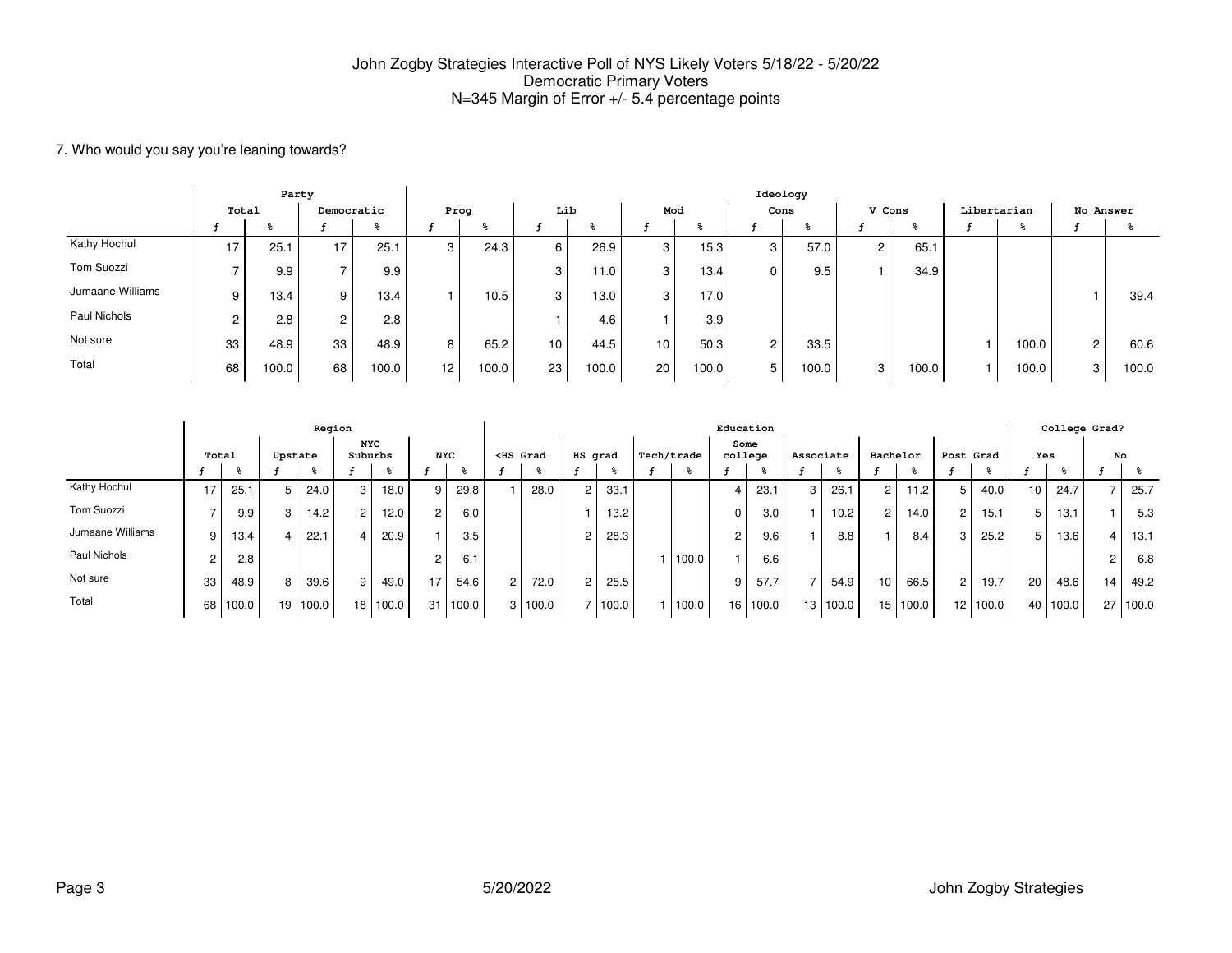#### 7. Who would you say you're leaning towards?

|                  |                |          |                 |       | Age Group      |       |                          |       |                |         |                 |                   |                 |          |           | Income   |                |          |                      |         |                 |       |    | Gender |       |       |
|------------------|----------------|----------|-----------------|-------|----------------|-------|--------------------------|-------|----------------|---------|-----------------|-------------------|-----------------|----------|-----------|----------|----------------|----------|----------------------|---------|-----------------|-------|----|--------|-------|-------|
|                  | Total          |          | $18 - 29$       |       | $30 - 49$      |       | $50 - 64$                |       | $65+$          |         | $<$ \$35 $K$    |                   | \$35-75K        |          | \$75-100K |          | \$100-150K     |          | $$150K+$             |         | Male            |       |    | Female | Other |       |
|                  |                |          |                 |       |                |       |                          |       |                |         |                 |                   |                 |          |           |          |                |          |                      |         |                 |       |    |        |       |       |
| Kathy Hochul     | 17             | 25.1     | 3               | 20.3  | $\overline{4}$ | 18.8  | 6                        | 29.7  | 3              | 37.8    | 6               | 35.4              | 3               | 18.1     |           | 34.8     |                | 13.0     |                      | 15.2    | $\overline{2}$  | 11.0. | 14 | 32.2   |       | 22.1  |
| Tom Suozzi       |                | 9.9      |                 | 2.6   | 2              | 10.0  |                          | 17.5  | $\Omega$       | 5.5     |                 | 5.0               |                 | 5.3      |           | 13.0     |                | 10.6     |                      |         | 4               | 19.8  | 2  | 5.7    |       |       |
| Jumaane Williams | 9              | 13.4     |                 | 12.4  | $\overline{2}$ | 11.4  | 3                        | 13.7  | $\overline{2}$ | 19.5    |                 | 19.3 <sub>1</sub> | 2               | 9.5      |           | 6.1      | $\overline{2}$ | 18.1     |                      | 30.0    | 4               | 20.8  | 5  | 10.6   |       |       |
| Paul Nichols     | $\overline{2}$ | 2.8      |                 | 4.8   |                |       |                          | 5.1   |                |         |                 | 5.9               |                 |          |           | 6.6      |                |          |                      |         |                 |       |    | 2.5    |       | 28.4  |
| Not sure         | 33             | 48.9     | 10 <sup>1</sup> | 60.0  | 13             | 59.9  | $\overline{\phantom{0}}$ | 34.   | 3              | 37.2    | 6.              | 34.4              | 12 <sub>1</sub> | 67.1     | 5         | 39.6     | 6              | 58.3     | $\mathbf{2}^{\circ}$ | 54.9    | 10              | 48.4  | 21 | 49.0   |       | 49.5  |
| Total            |                | 68 100.0 | 17 <sub>1</sub> | 100.0 | 21             | 100.0 | 21                       | 100.0 |                | 9 100.0 | 18 <sub>1</sub> | 100.0             |                 | 18 100.0 |           | 12 100.0 |                | 11 100.0 |                      | 4 100.0 | 21 <sub>1</sub> | 100.0 | 44 | 100.0  | 3     | 100.0 |

|                  |       |       |                |          |                | Age GroupB        |                |       |                |          |                |         |                 |          |                 | Race              |                 |       |                |              |                 |          | Race Group B    |       |
|------------------|-------|-------|----------------|----------|----------------|-------------------|----------------|-------|----------------|----------|----------------|---------|-----------------|----------|-----------------|-------------------|-----------------|-------|----------------|--------------|-----------------|----------|-----------------|-------|
|                  | Total |       | $18 - 24$      |          | $25 - 34$      |                   | $35 - 54$      |       | $55 - 69$      |          |                | $70+$   | White           |          | Hispanic        |                   | Black           |       | Asian          |              | White           |          | Not white       |       |
|                  |       |       |                | ዱ        |                |                   |                | ℁     |                |          |                |         |                 |          |                 |                   |                 |       |                | $\mathbf{R}$ |                 |          |                 |       |
| Kathy Hochul     | 17    | 25.7  | $\overline{2}$ | 23.5     | 2 <sub>1</sub> | 15.6 <sub>1</sub> | 6              | 24.0  | 5              | 33.0     |                | 28.9    | 8               | 24.3     |                 | 11.8              | 5               | 28.3  | $\overline{c}$ | 26.9         | 8               | 24.3     | 8               | 23.0  |
| Tom Suozzi       |       | 9.9   | $\mathbf{0}$   | 4.5      |                |                   | $\overline{2}$ | 8.0   | $\overline{4}$ | 22.8     | 0              | 10.3    | 5               | $14.0$ . |                 |                   | $\overline{2}$  | 12.8  |                |              | 5               | 14.0     | 2               | 6.3   |
| Jumaane Williams | 9     | 13.4  |                |          | 2              | 19.0              | $\overline{2}$ | 9.1   | 3 <sup>1</sup> | 20.9     |                | 26.3    | 4               | 13.1     | $\overline{2}$  | 18.2 <sub>1</sub> | 3               | 17.7  |                |              |                 | 13.1     | 5               | 14.2  |
| Paul Nichols     |       | 2.8   |                | 8.3      |                |                   |                | 4.1   |                |          |                |         |                 |          |                 |                   | 2               | 11.3  |                |              |                 |          | 2               | 5.5   |
| Not sure         | 33    | 48.9  | 6              | 63.7     |                | 65.5              | 14             | 54.9  | 4 I            | 23.4     | 2 <sup>1</sup> | 34.6    | 16 <sub>1</sub> | 48.6     | ⇁               | 70.1              | 5               | 29.9  | 5              | 73.1         | 16 <sub>1</sub> | 48.6     | 17              | 50.9  |
| Total            | 68    | 100.0 |                | 10 100.0 |                | 11 100.0          | 26 I           | 100.0 |                | 16 100.0 |                | 5 100.0 | 33              | 100.0    | 10 <sub>1</sub> | 100.0             | 17 <sub>1</sub> | 100.0 | 7              | 100.0        |                 | 33 100.0 | 34 <sub>1</sub> | 100.0 |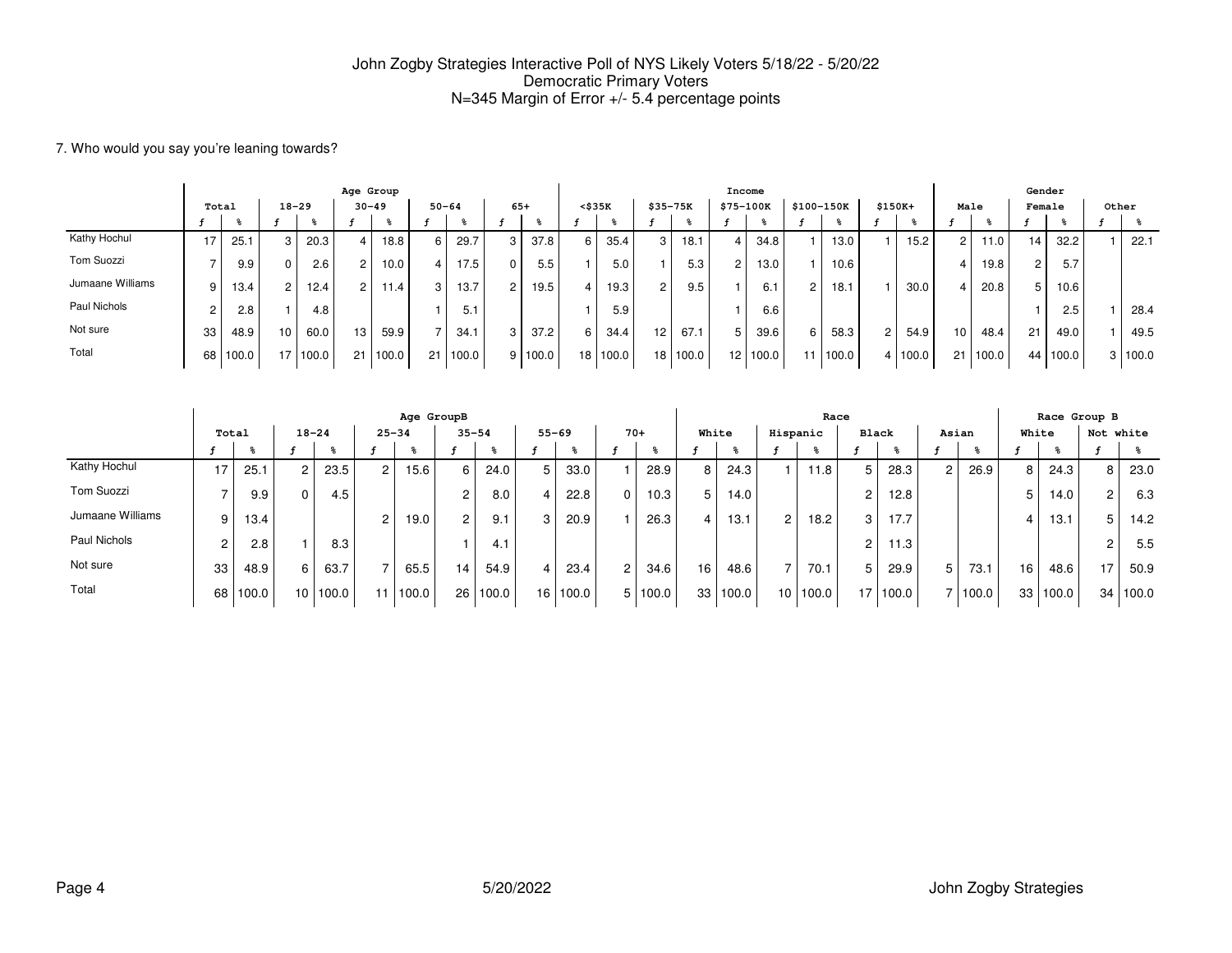### 6000. All Votes Democratic Primary

|                  |       | Party |            |       |      |       |     |       |     |       | Ideology       |       |                |       |                |       |                 |       |
|------------------|-------|-------|------------|-------|------|-------|-----|-------|-----|-------|----------------|-------|----------------|-------|----------------|-------|-----------------|-------|
|                  | Total |       | Democratic |       | Prog |       | Lib |       | Mod |       | Cons           |       | V Cons         |       | Libertarian    |       | No Answer       |       |
|                  |       |       |            |       |      |       |     |       |     |       |                |       |                |       |                |       |                 |       |
| Kathy Hochul     | 187   | 54.3  | 187        | 54.3  | 32   | 52.1  | 77  | 57.0  | 45  | 52.7  | 14             | 44.7  | 10             | 58.3  |                | 39.2  | 10 <sup>1</sup> | 66.7  |
| Tom Suozzi       | 42    | 12.3  | 42         | 12.3  |      | 1.9   | 16  | 11.9  | 17  | 19.5  | 5              | 16.7  | 3              | 19.8  |                |       |                 |       |
| Jumaane Williams | 58    | 16.7  | 58         | 16.7  | 13   | 21.8  | 23  | 17.2  | 11  | 12.8  | 5              | 17.1  | $\overline{2}$ | 12.7  |                |       | 3               | 19.5  |
| Paul Nichols     | 25    | 7. I  | 25         | 7.1   | ⇁    | 11.1  | 8   | 6.2   | 3   | 3.0   | 5              | 15.9  | $\overline{2}$ | 9.2   | $\Omega$       | 19.8  |                 |       |
| Not sure         | 33    | 9.6   | 33         | 9.6   | 8    | 13.0  | 10  | 7.7   | 10  | 12.1  | $\overline{2}$ | 5.5   |                |       |                | 41.1  | $\overline{2}$  | 13.8  |
| Total            | 345   | 100.0 | 345        | 100.0 | 61   | 100.0 | 134 | 100.0 | 85  | 100.0 | 31             | 100.0 | 17             | 100.0 | $\overline{2}$ | 100.0 | 15              | 100.0 |

|                  | Region |       |                 |          |                       |       |                 |       |                |                                                                                                                                                                                                                                                 |         |               |            |       | Education       |          |           |          |                 |       |                |       |            |                  | College Grad?    |       |
|------------------|--------|-------|-----------------|----------|-----------------------|-------|-----------------|-------|----------------|-------------------------------------------------------------------------------------------------------------------------------------------------------------------------------------------------------------------------------------------------|---------|---------------|------------|-------|-----------------|----------|-----------|----------|-----------------|-------|----------------|-------|------------|------------------|------------------|-------|
|                  | Total  |       | Upstate         |          | <b>NYC</b><br>Suburbs |       | <b>NYC</b>      |       |                | <hs grad<="" th=""><th>HS grad</th><th></th><th>Tech/trade</th><th></th><th>Some<br/>college</th><th></th><th>Associate</th><th></th><th>Bachelor</th><th></th><th>Post Grad</th><th></th><th><b>Yes</b></th><th></th><th></th><th>No</th></hs> | HS grad |               | Tech/trade |       | Some<br>college |          | Associate |          | Bachelor        |       | Post Grad      |       | <b>Yes</b> |                  |                  | No    |
|                  |        |       |                 |          |                       |       |                 |       |                |                                                                                                                                                                                                                                                 |         |               |            |       |                 |          |           |          |                 |       |                |       |            |                  |                  |       |
| Kathy Hochul     | 187    | 54.3  | 47              | 59.5     | 45                    | 54.0  | 96              | 52.3  | 3              | 44.8                                                                                                                                                                                                                                            | 30      | 59.2          |            | 53.0  | 27              | 46.8     | 22        | 58.4     | 60              | 51.0  | 41             | 62.0  | 124        | 55.6             | 64               | 52.1  |
| Tom Suozzi       | 42     | 12.3  | 10 <sub>1</sub> | 12.2     | 17                    | 20.2  | 16 <sub>1</sub> | 8.7   | $\Omega$       | 6.2                                                                                                                                                                                                                                             | 6.      | 12.5          |            |       |                 | 12.4     | $\vert$   | 11.1     | 18 <sub>1</sub> | 15.2  | 6              | 9.3   | 28         | 12.8             | 14               | 11.3  |
| Jumaane Williams | 58     | 16.7  | 13 <sub>1</sub> | 16.0     | 8                     | 10.0  | 37              | 20.0  |                | 17.1                                                                                                                                                                                                                                            |         | 22.4          |            | 10.7  | 10              | 16.9     | 4         | 1.7      | 18              | 15.1  | 12             | 18.4  | 35         | 15.5             | 23               | 18.8  |
| Paul Nichols     | 25     | 7.1   |                 | 2.6      | 4                     | 5.4   | 18              | 9.9   |                |                                                                                                                                                                                                                                                 |         | $2.2^{\circ}$ |            | 36.4  | 5               | 7.7      |           |          | 12 <sub>1</sub> | 10.1  | 4              | 6.7   | 16         | 7.3 <sub>1</sub> | 8 <sub>1</sub>   | 6.7   |
| Not sure         | 33     | 9.6   | 8               | 9.7      | 9                     | 10.5  | 17              | 9.1   | $\overline{2}$ | 31.8                                                                                                                                                                                                                                            |         | 3.7           |            |       | 9               | 16.1     |           | 18.7     | 10 <sup>1</sup> | 8.6   | $\overline{2}$ | 3.6   | 20         | 8.8              | 14               | 11.0  |
| Total            | 345    | 100.0 |                 | 79 100.0 | 83                    | 100.0 | 183             | 100.0 |                | 100.0                                                                                                                                                                                                                                           | 50      | 100.0         |            | 100.0 |                 | 58 100.0 |           | 38 100.0 | 118             | 100.0 | 67             | 100.0 | 222        | 100.0            | 123 <sub>1</sub> | 100.0 |